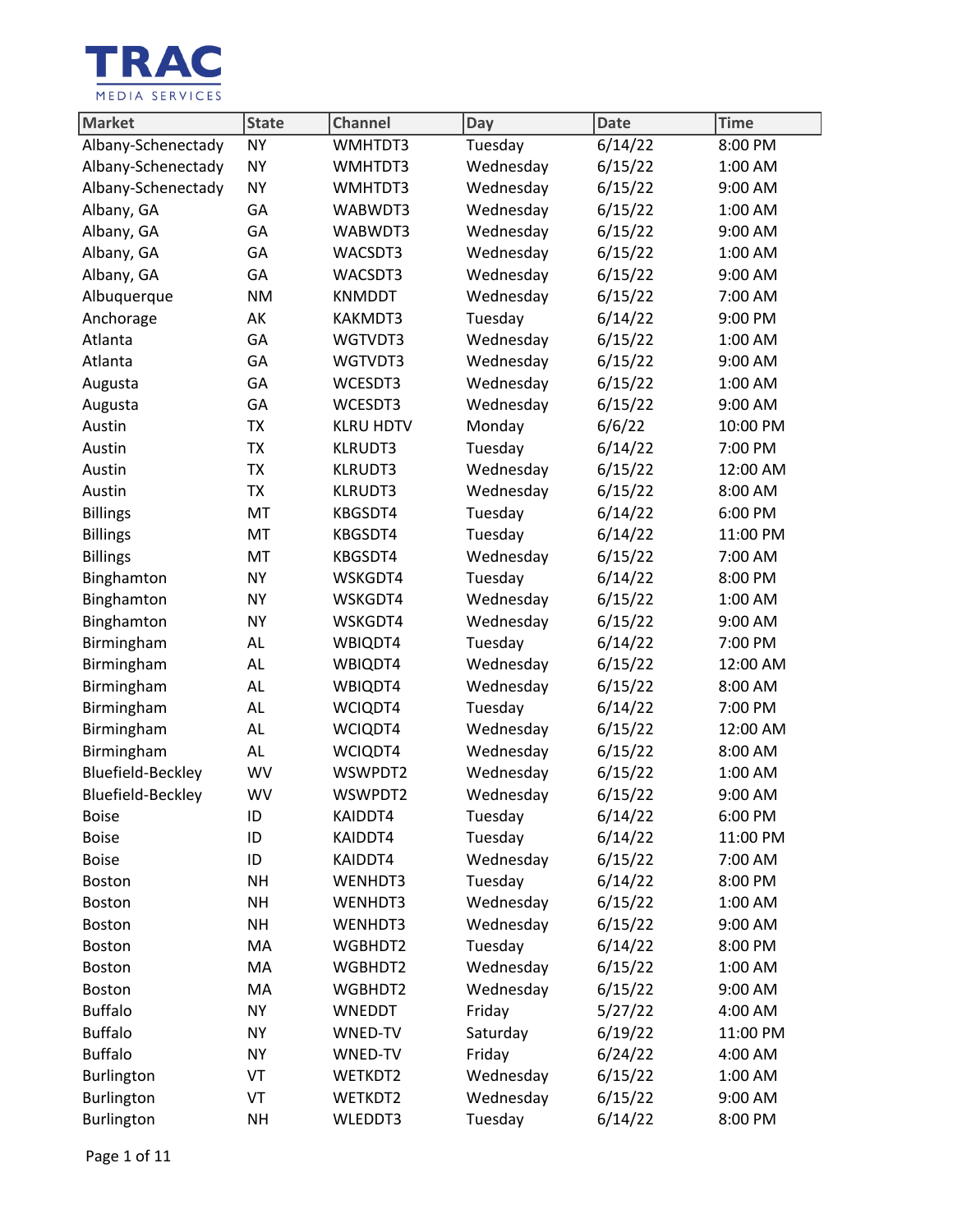

| <b>Burlington</b>   | <b>NH</b> | WLEDDT3        | Wednesday | 6/15/22 | 1:00 AM  |
|---------------------|-----------|----------------|-----------|---------|----------|
| Burlington          | <b>NH</b> | WLEDDT3        | Wednesday | 6/15/22 | 9:00 AM  |
| Burlington          | VT        | WVERDT2        | Wednesday | 6/15/22 | 1:00 AM  |
| Burlington          | VT        | WVERDT2        | Wednesday | 6/15/22 | 9:00 AM  |
| Burlington          | VT        | WVTADT2        | Wednesday | 6/15/22 | 1:00 AM  |
| Burlington          | VT        | WVTADT2        | Wednesday | 6/15/22 | 9:00 AM  |
| Burlington          | VT        | WVTBDT2        | Wednesday | 6/15/22 | 1:00 AM  |
| Burlington          | VT        | WVTBDT2        | Wednesday | 6/15/22 | 9:00 AM  |
| Butte-Bozeman, MT   | MT        | KUSMDT4        | Tuesday   | 6/14/22 | 6:00 PM  |
| Butte-Bozeman, MT   | MT        | KUSMDT4        | Tuesday   | 6/14/22 | 11:00 PM |
| Butte-Bozeman, MT   | MT        | KUSMDT4        | Wednesday | 6/15/22 | 7:00 AM  |
| Cedar Rapids        | IA        | KIINDT3        | Wednesday | 6/8/22  | 6:00 PM  |
| Cedar Rapids        | IA        | KIINDT3        | Tuesday   | 6/14/22 | 7:00 PM  |
| <b>Cedar Rapids</b> | ΙA        | KIINDT3        | Wednesday | 6/15/22 | 12:00 AM |
| Cedar Rapids        | IA        | KIINDT3        | Wednesday | 6/15/22 | 8:00 AM  |
| <b>Cedar Rapids</b> | IA        | <b>KRINDT3</b> | Wednesday | 6/8/22  | 6:00 PM  |
| <b>Cedar Rapids</b> | ΙA        | <b>KRINDT3</b> | Tuesday   | 6/14/22 | 7:00 PM  |
| Cedar Rapids        | IA        | <b>KRINDT3</b> | Wednesday | 6/15/22 | 12:00 AM |
| <b>Cedar Rapids</b> | IA        | <b>KRINDT3</b> | Wednesday | 6/15/22 | 8:00 AM  |
| Champaign, IL       | IL        | WILLDT3        | Tuesday   | 6/14/22 | 7:00 PM  |
| Champaign, IL       | IL        | WILLDT3        | Wednesday | 6/15/22 | 12:00 AM |
| Champaign, IL       | IL        | WSECDT2        | Tuesday   | 6/14/22 | 7:00 PM  |
| Champaign, IL       | IL        | WSECDT2        | Wednesday | 6/15/22 | 12:00 AM |
| Champaign, IL       | IL        | WSECDT2        | Wednesday | 6/15/22 | 8:00 AM  |
| Charleston, WV      | <b>WV</b> | WVPBDT2        | Wednesday | 6/15/22 | 1:00 AM  |
| Charleston, WV      | WV        | WVPBDT2        | Wednesday | 6/15/22 | 9:00 AM  |
| Charlottesville     | VA        | WHTJDT3        | Tuesday   | 6/14/22 | 8:00 PM  |
| Charlottesville     | VA        | WHTJDT3        | Wednesday | 6/15/22 | 1:00 AM  |
| Charlottesville     | VA        | WHTJDT3        | Wednesday | 6/15/22 | 9:00 AM  |
| Chattanooga         | <b>TN</b> | WTCIDT4        | Tuesday   | 6/14/22 | 8:00 PM  |
| Chattanooga         | <b>TN</b> | WTCIDT4        | Wednesday | 6/15/22 | 1:00 AM  |
| Chattanooga         | GA        | WNGHDT3        | Wednesday | 6/15/22 | 1:00 AM  |
| Chattanooga         | GА        | WNGHDT3        | Wednesday | 6/15/22 | 9:00 AM  |
| Cheyenne, WY        | <b>NE</b> | KTNEDT2        | Tuesday   | 6/14/22 | 6:00 PM  |
| Cheyenne, WY        | <b>NE</b> | KTNEDT2        | Tuesday   | 6/14/22 | 11:00 PM |
| Cheyenne, WY        | <b>NE</b> | KTNEDT2        | Wednesday | 6/15/22 | 7:00 AM  |
| Chicago             | IL.       | WTTWDT3        | Tuesday   | 6/14/22 | 7:00 PM  |
| Chicago             | IL.       | WTTWDT3        | Wednesday | 6/15/22 | 12:00 AM |
| Chico-Redding       | CA        | KIXEDT3        | Tuesday   | 6/14/22 | 10:00 PM |
| Chico-Redding       | CA        | KIXEDT3        | Wednesday | 6/15/22 | 6:00 AM  |
| Clarksburg-Weston   | WV        | WNPBDT2        | Wednesday | 6/15/22 | 1:00 AM  |
| Clarksburg-Weston   | WV        | WNPBDT2        | Wednesday | 6/15/22 | 9:00 AM  |
| Cleveland           | OH        | WVIZDT3        | Tuesday   | 6/14/22 | 8:00 PM  |
| Cleveland           | OH        | WVIZDT3        | Wednesday | 6/15/22 | 1:00 AM  |
| Cleveland           | OH        | WVIZDT3        | Wednesday | 6/15/22 | 9:00 AM  |
| Columbus            | OH        | WOUBDT3        | Tuesday   | 6/14/22 | 8:00 PM  |
| Columbus            | OH        | WOUBDT3        | Wednesday | 6/15/22 | 1:00 AM  |

Page 2 of 11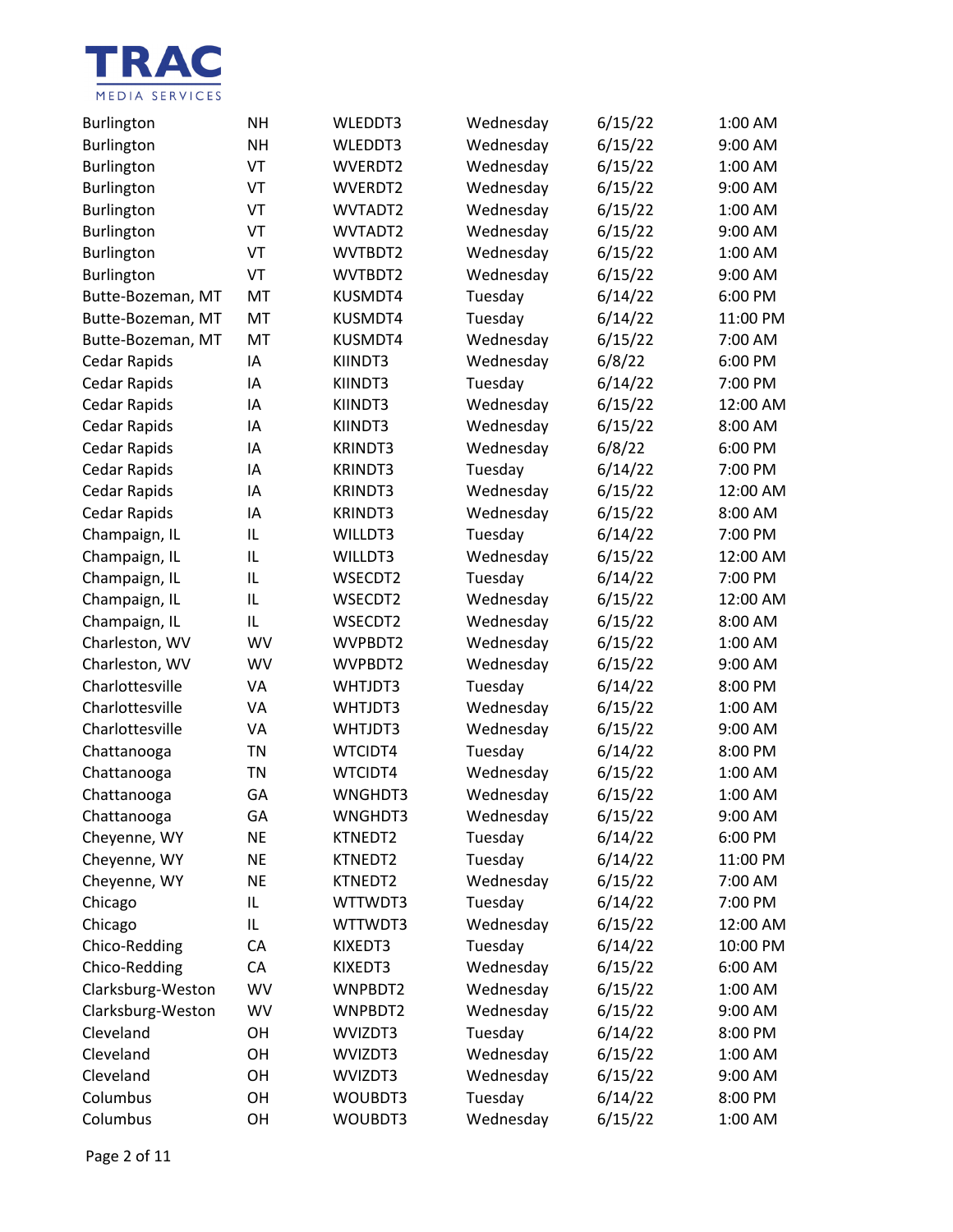

| Columbus        | OН        | WOUBDT3        | Wednesday | 6/15/22 | 9:00 AM  |
|-----------------|-----------|----------------|-----------|---------|----------|
| Columbus        | OH        | WOUCDT3        | Tuesday   | 6/14/22 | 8:00 PM  |
| Columbus        | OH        | WOUCDT3        | Wednesday | 6/15/22 | 1:00 AM  |
| Columbus        | OH        | WOUCDT3        | Wednesday | 6/15/22 | 9:00 AM  |
| Columbus, GA    | GA        | WJSPDT3        | Wednesday | 6/15/22 | 1:00 AM  |
| Columbus, GA    | GA        | WJSPDT3        | Wednesday | 6/15/22 | 9:00 AM  |
| <b>Dallas</b>   | <b>TX</b> | KERADT4        | Tuesday   | 6/14/22 | 7:00 PM  |
| <b>Dallas</b>   | <b>TX</b> | KERADT4        | Wednesday | 6/15/22 | 12:00 AM |
| <b>Dallas</b>   | <b>TX</b> | KERADT4        | Wednesday | 6/15/22 | 8:00 AM  |
| Davenport, IA   | ΙA        | <b>KQINDT3</b> | Wednesday | 6/8/22  | 6:00 PM  |
| Davenport, IA   | IA        | <b>KQINDT3</b> | Tuesday   | 6/14/22 | 7:00 PM  |
| Davenport, IA   | IA        | <b>KQINDT3</b> | Wednesday | 6/15/22 | 12:00 AM |
| Davenport, IA   | IA        | <b>KQINDT3</b> | Wednesday | 6/15/22 | 8:00 AM  |
| Dayton          | OH        | WPTDDT4        | Tuesday   | 6/14/22 | 8:00 PM  |
| Dayton          | OH        | WPTDDT4        | Wednesday | 6/15/22 | 1:00 AM  |
| Denver          | CO        | KRMADT4        | Tuesday   | 6/14/22 | 6:00 PM  |
| Denver          | CO        | KRMADT4        | Tuesday   | 6/14/22 | 11:00 PM |
| Denver          | CO        | KRMADT4        | Wednesday | 6/15/22 | 7:00 AM  |
| Des Moines      | IA        | KDINDT3        | Wednesday | 6/8/22  | 6:00 PM  |
| Des Moines      | IA        | KDINDT3        | Tuesday   | 6/14/22 | 7:00 PM  |
| Des Moines      | IA        | KDINDT3        | Wednesday | 6/15/22 | 12:00 AM |
| Des Moines      | IA        | KDINDT3        | Wednesday | 6/15/22 | 8:00 AM  |
| Des Moines      | ΙA        | KTINDT3        | Wednesday | 6/8/22  | 6:00 PM  |
| Des Moines      | IA        | KTINDT3        | Tuesday   | 6/14/22 | 7:00 PM  |
| Des Moines      | IA        | KTINDT3        | Wednesday | 6/15/22 | 12:00 AM |
| Des Moines      | ΙA        | KTINDT3        | Wednesday | 6/15/22 | 8:00 AM  |
| Detroit         | MI        | WTVSDT4        | Tuesday   | 6/14/22 | 8:00 PM  |
| Detroit         | MI        | WTVSDT4        | Wednesday | 6/15/22 | 1:00 AM  |
| Detroit         | MI        | WTVSDT4        | Wednesday | 6/15/22 | 9:00 AM  |
| Duluth-Superior | MN        | WDSEDT2        | Wednesday | 6/15/22 | 8:00 AM  |
| Duluth-Superior | MN        | WRPTDT2        | Wednesday | 6/15/22 | 8:00 AM  |
| El Paso         | <b>NM</b> | KRWGDT2        | Tuesday   | 6/14/22 | 6:00 PM  |
| El Paso         | ΝM        | KRWGDT2        | Tuesday   | 6/14/22 | 11:00 PM |
| El Paso         | <b>NM</b> | KRWGDT2        | Wednesday | 6/15/22 | 7:00 AM  |
| Erie            | PA        | WQLNDT3        | Tuesday   | 6/14/22 | 8:00 PM  |
| Erie            | PA        | WQLNDT3        | Wednesday | 6/15/22 | 1:00 AM  |
| Erie            | PA        | WQLNDT3        | Wednesday | 6/15/22 | 9:00 AM  |
| Eureka          | CA        | <b>KEETDT5</b> | Tuesday   | 6/14/22 | 5:00 PM  |
| Eureka          | CA        | <b>KEETDT5</b> | Tuesday   | 6/14/22 | 10:00 PM |
| Eureka          | CA        | KEETDT5        | Wednesday | 6/15/22 | 6:00 AM  |
| Fairbanks       | AK        | KUACDT2        | Tuesday   | 6/14/22 | 4:00 PM  |
| Fairbanks       | AK        | KUACDT2        | Tuesday   | 6/14/22 | 9:00 PM  |
| Fairbanks       | AK        | KUACDT2        | Wednesday | 6/15/22 | 5:00 AM  |
| Fargo           | MN        | KCGEDT2        | Tuesday   | 6/14/22 | 7:00 PM  |
| Fargo           | MN        | KCGEDT2        | Wednesday | 6/15/22 | 12:00 AM |
| Fargo           | MN        | KCGEDT2        | Wednesday | 6/15/22 | 8:00 AM  |
| Fargo           | <b>ND</b> | KFMEDT2        | Tuesday   | 6/14/22 | 7:00 PM  |

Page 3 of 11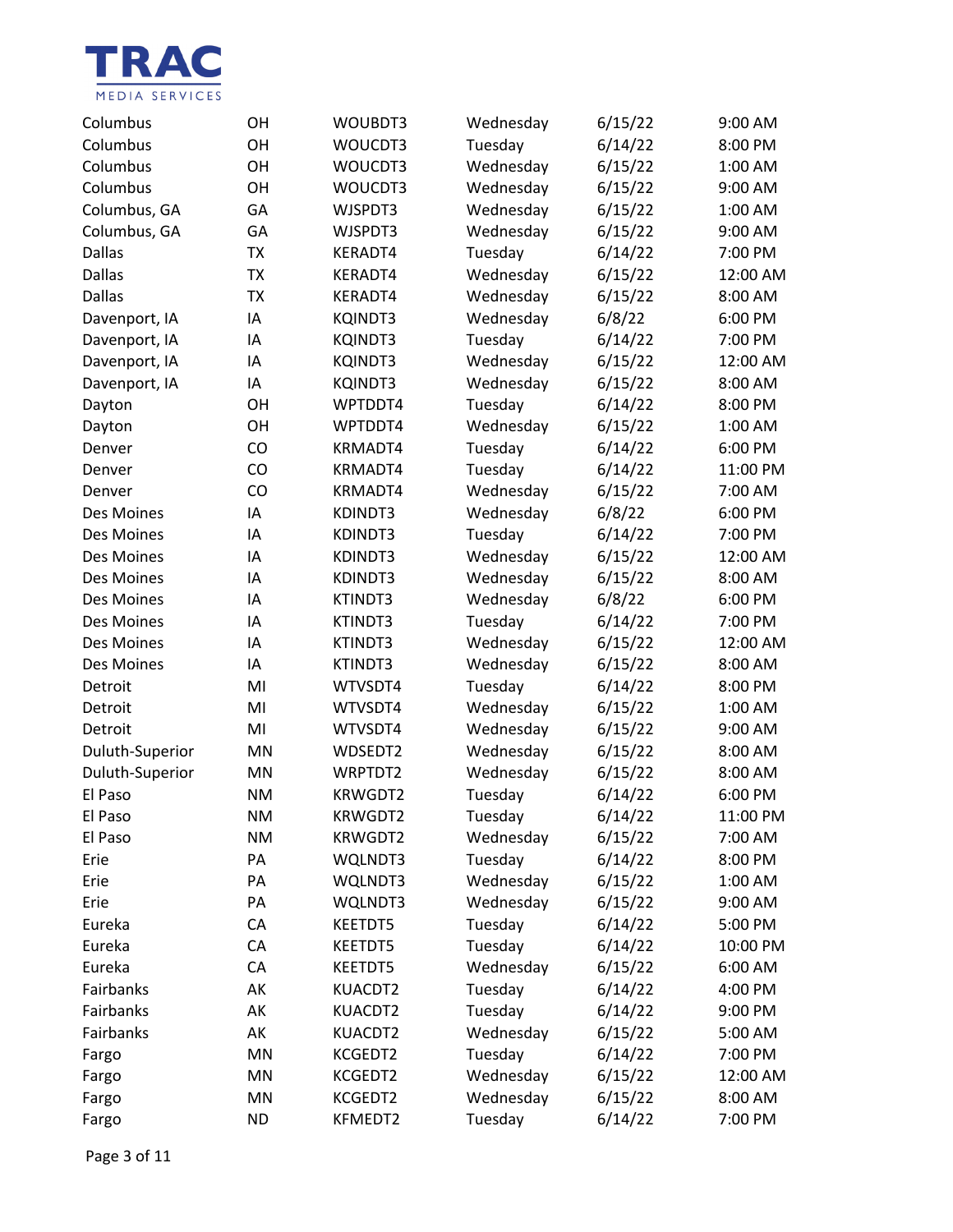

| Fargo                 | <b>ND</b> | KFMEDT2 | Wednesday | 6/15/22 | 12:00 AM |
|-----------------------|-----------|---------|-----------|---------|----------|
| Fargo                 | <b>ND</b> | KFMEDT2 | Wednesday | 6/15/22 | 8:00 AM  |
| Fargo                 | <b>ND</b> | KGFEDT2 | Tuesday   | 6/14/22 | 7:00 PM  |
| Fargo                 | <b>ND</b> | KGFEDT2 | Wednesday | 6/15/22 | 12:00 AM |
| Fargo                 | <b>ND</b> | KGFEDT2 | Wednesday | 6/15/22 | 8:00 AM  |
| Fargo                 | <b>ND</b> | KJREDT2 | Tuesday   | 6/14/22 | 7:00 PM  |
| Fargo                 | <b>ND</b> | KJREDT2 | Wednesday | 6/15/22 | 12:00 AM |
| Fargo                 | <b>ND</b> | KJREDT2 | Wednesday | 6/15/22 | 8:00 AM  |
| Fargo                 | <b>ND</b> | KMDEDT2 | Tuesday   | 6/14/22 | 7:00 PM  |
| Fargo                 | <b>ND</b> | KMDEDT2 | Wednesday | 6/15/22 | 12:00 AM |
| Fargo                 | <b>ND</b> | KMDEDT2 | Wednesday | 6/15/22 | 8:00 AM  |
| Flint-Saginaw         | MI        | WDCQDT2 | Tuesday   | 6/14/22 | 8:00 PM  |
| Flint-Saginaw         | MI        | WDCQDT2 | Wednesday | 6/15/22 | 1:00 AM  |
| Flint-Saginaw         | MI        | WDCQDT2 | Wednesday | 6/15/22 | 9:00 AM  |
| Fresno-Visalia        | CA        | KVPTDT4 | Tuesday   | 6/14/22 | 5:00 PM  |
| Fresno-Visalia        | CA        | KVPTDT4 | Tuesday   | 6/14/22 | 10:00 PM |
| Fresno-Visalia        | CA        | KVPTDT4 | Wednesday | 6/15/22 | 6:00 AM  |
| Ft Myers-Napls        | FL        | WGCUDT2 | Tuesday   | 6/14/22 | 8:00 PM  |
| Ft Myers-Napls        | FL        | WGCUDT2 | Wednesday | 6/15/22 | 1:00 AM  |
| Ft Myers-Napls        | FL        | WGCUDT2 | Wednesday | 6/15/22 | 9:00 AM  |
| Ft. Smith, AR         | AR        | KAFTDT4 | Tuesday   | 6/14/22 | 7:00 PM  |
| Ft. Smith, AR         | AR        | KAFTDT4 | Wednesday | 6/15/22 | 12:00 AM |
| Ft. Smith, AR         | AR        | KAFTDT4 | Wednesday | 6/15/22 | 8:00 AM  |
| <b>Grand Junction</b> | CO        | KRMJDT4 | Tuesday   | 6/14/22 | 6:00 PM  |
| <b>Grand Junction</b> | CO        | KRMJDT4 | Tuesday   | 6/14/22 | 11:00 PM |
| <b>Grand Junction</b> | CO        | KRMJDT4 | Wednesday | 6/15/22 | 7:00 AM  |
| <b>Grand Rapids</b>   | MI        | WGVUDT4 | Tuesday   | 6/14/22 | 8:00 PM  |
| <b>Grand Rapids</b>   | MI        | WGVUDT4 | Wednesday | 6/15/22 | 1:00 AM  |
| <b>Grand Rapids</b>   | MI        | WGVUDT4 | Wednesday | 6/15/22 | 9:00 AM  |
| <b>Great Falls</b>    | MT        | KUGFDT4 | Tuesday   | 6/14/22 | 6:00 PM  |
| <b>Great Falls</b>    | MT        | KUGFDT4 | Tuesday   | 6/14/22 | 11:00 PM |
| <b>Great Falls</b>    | MT        | KUGFDT4 | Wednesday | 6/15/22 | 7:00 AM  |
| Green Bay-Appleton    | WI        | WPNEDT  | Monday    | 6/6/22  | 10:30 PM |
| Harrisonburg          | VA        | WVPTDT5 | Tuesday   | 6/14/22 | 8:00 PM  |
| Harrisonburg          | VA        | WVPTDT5 | Wednesday | 6/15/22 | 1:00 AM  |
| Harrisonburg          | VA        | WVPTDT5 | Wednesday | 6/15/22 | 9:00 AM  |
| Helena                | MT        | KUHMDT4 | Tuesday   | 6/14/22 | 6:00 PM  |
| Helena                | MT        | KUHMDT4 | Tuesday   | 6/14/22 | 11:00 PM |
| Helena                | MT        | KUHMDT4 | Wednesday | 6/15/22 | 7:00 AM  |
| Houston               | TX        | KUHTDT4 | Tuesday   | 6/14/22 | 7:00 PM  |
| Houston               | ТX        | KUHTDT4 | Wednesday | 6/15/22 | 12:00 AM |
| Houston               | ТX        | KUHTDT4 | Wednesday | 6/15/22 | 8:00 AM  |
| Huntsville-Decatur    | AL        | WFIQDT4 | Tuesday   | 6/14/22 | 7:00 PM  |
| Huntsville-Decatur    | AL        | WFIQDT4 | Wednesday | 6/15/22 | 12:00 AM |
| Huntsville-Decatur    | AL        | WFIQDT4 | Wednesday | 6/15/22 | 8:00 AM  |
| Huntsville-Decatur    | AL        | WHIQDT4 | Tuesday   | 6/14/22 | 7:00 PM  |
| Huntsville-Decatur    | AL        | WHIQDT4 | Wednesday | 6/15/22 | 12:00 AM |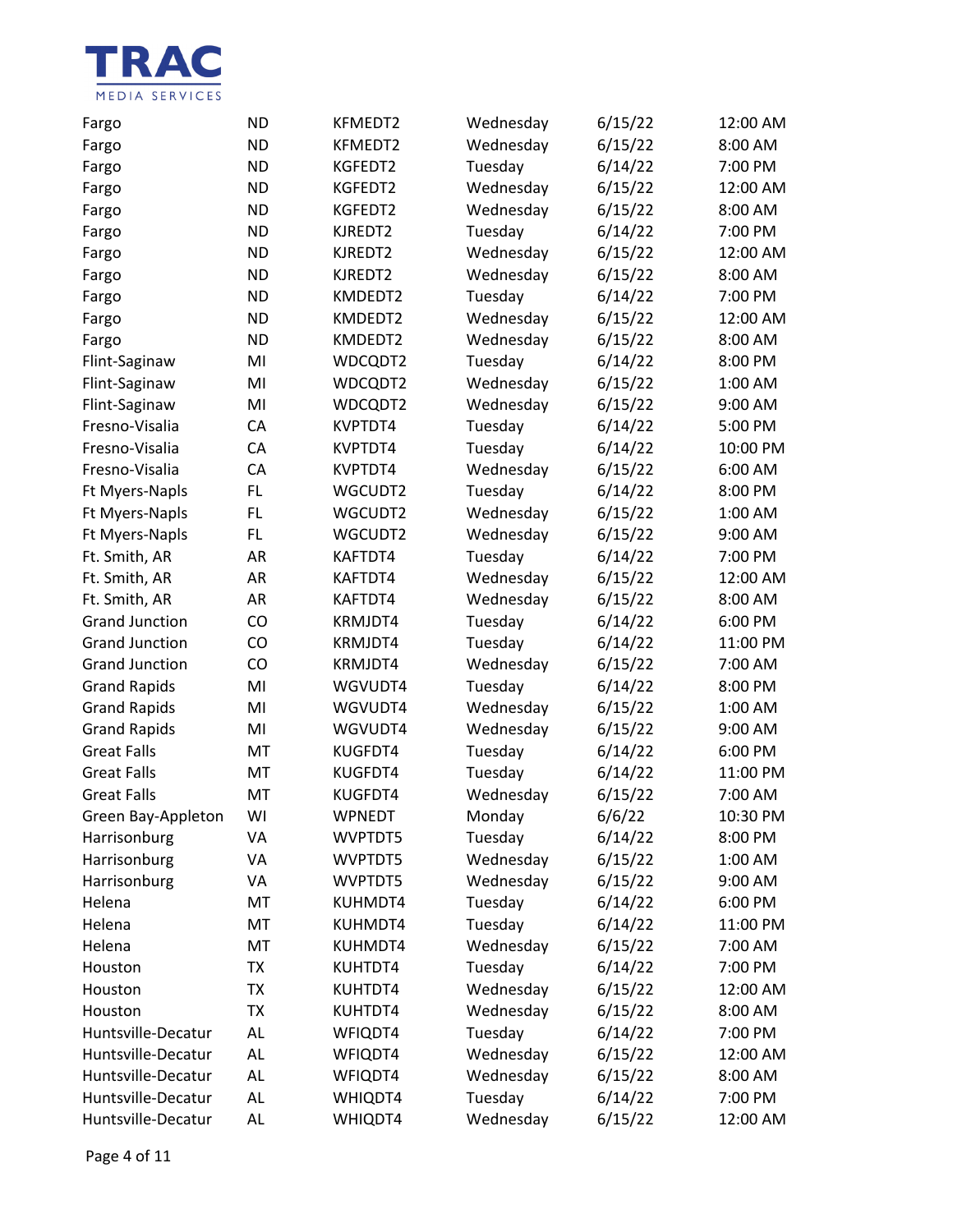

| Huntsville-Decatur   | AL        | WHIQDT4          | Wednesday | 6/15/22 | $8:00$ AM |
|----------------------|-----------|------------------|-----------|---------|-----------|
| <b>Idaho Falls</b>   | ID        | KISUDT4          | Tuesday   | 6/14/22 | 6:00 PM   |
| <b>Idaho Falls</b>   | ID        | KISUDT4          | Tuesday   | 6/14/22 | 11:00 PM  |
| <b>Idaho Falls</b>   | ID        | KISUDT4          | Wednesday | 6/15/22 | 7:00 AM   |
| Indianapolis         | IN        | WTIUDT2          | Tuesday   | 6/14/22 | 8:00 PM   |
| Indianapolis         | IN        | WTIUDT2          | Wednesday | 6/15/22 | 1:00 AM   |
| Indianapolis         | IN        | WTIUDT2          | Wednesday | 6/15/22 | 9:00 AM   |
| Jacksonville         | FL        | WJCTDT5          | Tuesday   | 6/14/22 | 8:00 PM   |
| Jacksonville         | FL        | WJCTDT5          | Wednesday | 6/15/22 | 1:00 AM   |
| Jacksonville         | FL        | WJCTDT5          | Wednesday | 6/15/22 | 9:00 AM   |
| Jacksonville         | GA        | WXGADT3          | Wednesday | 6/15/22 | 1:00 AM   |
| Jacksonville         | GA        | WXGADT3          | Wednesday | 6/15/22 | 9:00 AM   |
| Johnstown-Altoona    | PA        | WPSUDT3          | Tuesday   | 6/14/22 | 8:00 PM   |
| Johnstown-Altoona    | PA        | WPSUDT3          | Wednesday | 6/15/22 | 1:00 AM   |
| Johnstown-Altoona    | PA        | WPSUDT3          | Wednesday | 6/15/22 | 9:00 AM   |
| Jonesboro            | AR        | KTEJDT4          | Tuesday   | 6/14/22 | 7:00 PM   |
| Jonesboro            | AR        | KTEJDT4          | Wednesday | 6/15/22 | 12:00 AM  |
| Jonesboro            | <b>AR</b> | KTEJDT4          | Wednesday | 6/15/22 | 8:00 AM   |
| Joplin-Pittsburg     | <b>MO</b> | KOZJDT4          | Tuesday   | 6/14/22 | 7:00 PM   |
| Joplin-Pittsburg     | <b>MO</b> | KOZJDT4          | Wednesday | 6/15/22 | 12:00 AM  |
| Joplin-Pittsburg     | <b>MO</b> | KOZJDT4          | Wednesday | 6/15/22 | 8:00 AM   |
| Juneau, AK           | AK        | KTOODT3          | Tuesday   | 6/14/22 | 9:00 PM   |
| Knoxville            | TN        | WETPDT4          | Tuesday   | 6/14/22 | 8:00 PM   |
| Knoxville            | <b>TN</b> | WETPDT4          | Wednesday | 6/15/22 | 1:00 AM   |
| Knoxville            | TN        | WETPDT4          | Wednesday | 6/15/22 | 9:00 AM   |
| Knoxville            | TN        | WKOPDT4          | Tuesday   | 6/14/22 | 8:00 PM   |
| Knoxville            | TN        | WKOPDT4          | Wednesday | 6/15/22 | 1:00 AM   |
| Knoxville            | TN        | WKOPDT4          | Wednesday | 6/15/22 | 9:00 AM   |
| La Crosse-Eau Claire | WI        | <b>WHLADT</b>    | Monday    | 6/6/22  | 10:30 PM  |
| La Crosse-Eau Claire | WI        | <b>WHWCDT</b>    | Monday    | 6/6/22  | 10:30 PM  |
| Lansing              | MI        | WKARDT2          | Tuesday   | 6/14/22 | 8:00 PM   |
| Lansing              | MI        | WKARDT2          | Wednesday | 6/15/22 | 1:00 AM   |
| Lansing              | MI        | WKARDT2          | Wednesday | 6/15/22 | 9:00 AM   |
| Las Vegas            | <b>NV</b> | <b>KLVX-WOR</b>  | Tuesday   | 6/14/22 | 5:00 PM   |
| Las Vegas            | <b>NV</b> | <b>KLVX-WOR</b>  | Tuesday   | 6/14/22 | 10:00 PM  |
| Las Vegas            | <b>NV</b> | <b>KLVX-WOR</b>  | Wednesday | 6/15/22 | 6:00 AM   |
| Lincoln-Hastings     | <b>NE</b> | KUONDT2          | Tuesday   | 6/14/22 | 7:00 PM   |
| Lincoln-Hastings     | <b>NE</b> | KUONDT2          | Wednesday | 6/15/22 | 12:00 AM  |
| Lincoln-Hastings     | <b>NE</b> | KUONDT2          | Wednesday | 6/15/22 | 8:00 AM   |
| Lincoln-Hastings     | <b>NE</b> | KHNEDT2          | Tuesday   | 6/14/22 | 7:00 PM   |
| Lincoln-Hastings     | <b>NE</b> | KHNEDT2          | Wednesday | 6/15/22 | 12:00 AM  |
| Lincoln-Hastings     | <b>NE</b> | KHNEDT2          | Wednesday | 6/15/22 | 8:00 AM   |
| Lincoln-Hastings     | <b>NE</b> | NET <sub>2</sub> | Tuesday   | 6/14/22 | 7:00 PM   |
| Lincoln-Hastings     | <b>NE</b> | NET <sub>2</sub> | Wednesday | 6/15/22 | 12:00 AM  |
| Lincoln-Hastings     | <b>NE</b> | NET <sub>2</sub> | Wednesday | 6/15/22 | 8:00 AM   |
| Little Rock, AR      | AR        | KEMVDT4          | Tuesday   | 6/14/22 | 7:00 PM   |
| Little Rock, AR      | AR        | KEMVDT4          | Wednesday | 6/15/22 | 12:00 AM  |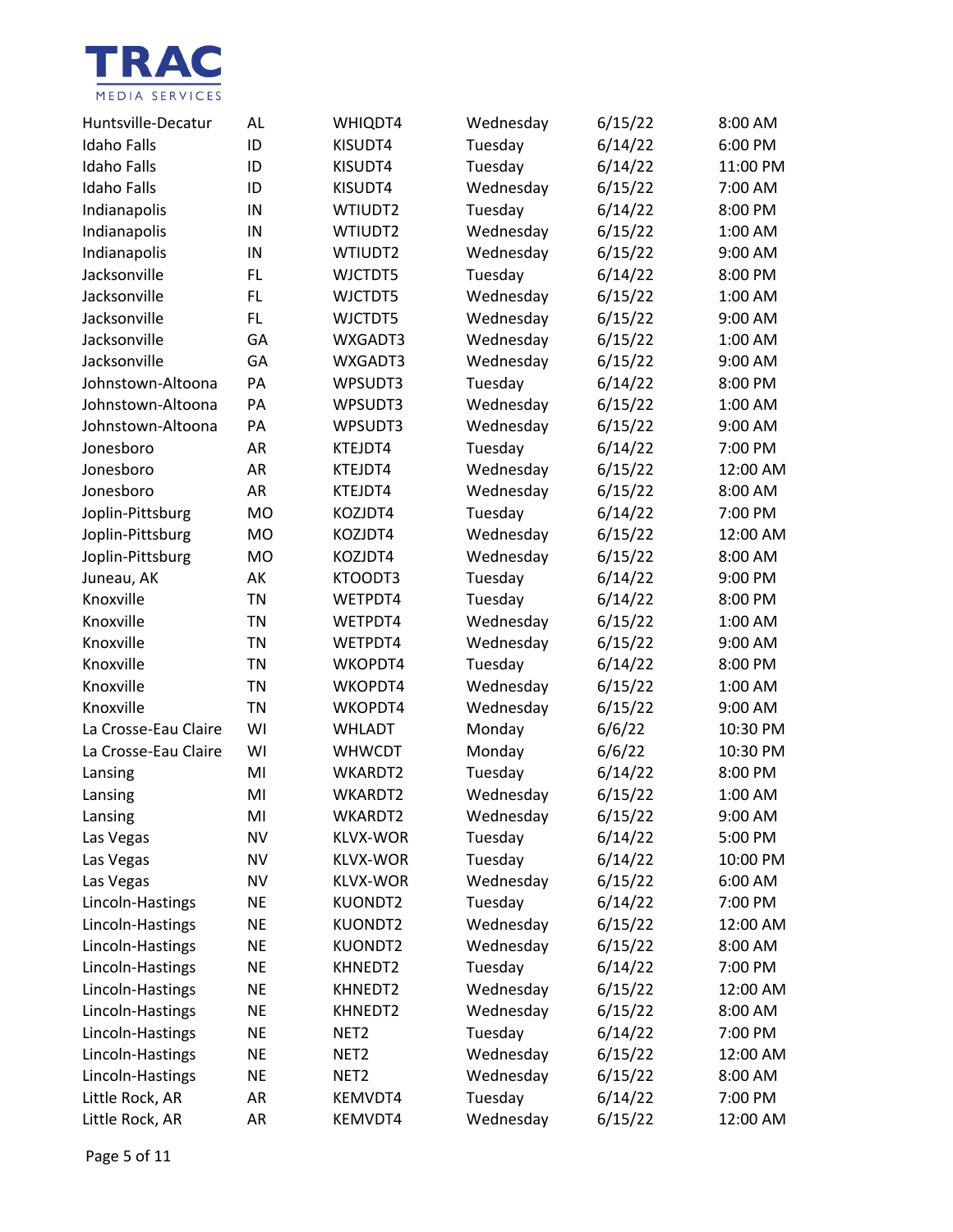

| Little Rock, AR | AR        | KEMVDT4        | Wednesday | 6/15/22 | 8:00 AM  |
|-----------------|-----------|----------------|-----------|---------|----------|
| Little Rock, AR | <b>AR</b> | KETGDT4        | Tuesday   | 6/14/22 | 7:00 PM  |
| Little Rock, AR | AR        | KETGDT4        | Wednesday | 6/15/22 | 12:00 AM |
| Little Rock, AR | AR        | KETGDT4        | Wednesday | 6/15/22 | 8:00 AM  |
| Little Rock, AR | AR        | KETSDT4        | Tuesday   | 6/14/22 | 7:00 PM  |
| Little Rock, AR | AR        | KETSDT4        | Wednesday | 6/15/22 | 12:00 AM |
| Little Rock, AR | AR        | KETSDT4        | Wednesday | 6/15/22 | 8:00 AM  |
| Los Angeles     | CA        | <b>KCETDT</b>  | Saturday  | 6/11/22 | 11:00 PM |
| Los Angeles     | CA        | KOCEDT4        | Tuesday   | 6/14/22 | 5:00 PM  |
| Los Angeles     | CA        | KOCEDT4        | Tuesday   | 6/14/22 | 10:00 PM |
| Los Angeles     | CA        | KOCEDT4        | Wednesday | 6/15/22 | 6:00 AM  |
| Louisville      | KY        | WKMJDT3        | Tuesday   | 6/14/22 | 8:00 PM  |
| Louisville      | KY        | WKMJDT3        | Wednesday | 6/15/22 | 1:00 AM  |
| Louisville      | KY        | WKMJDT3        | Wednesday | 6/15/22 | 9:00 AM  |
| Macon           | GA        | WMUMDT3        | Wednesday | 6/15/22 | 1:00 AM  |
| Macon           | GA        | WMUMDT3        | Wednesday | 6/15/22 | 9:00 AM  |
| Madison         | WI        | <b>WHADT</b>   | Monday    | 6/6/22  | 10:30 PM |
| Medford, OR     | OR        | KFTSDT2        | Tuesday   | 6/14/22 | 5:00 PM  |
| Medford, OR     | OR        | KFTSDT2        | Wednesday | 6/15/22 | 6:00 AM  |
| Medford, OR     | OR        | KSYS21         | Tuesday   | 6/14/22 | 5:00 PM  |
| Medford, OR     | OR        | KSYS21         | Wednesday | 6/15/22 | 6:00 AM  |
| Medford, OR     | OR        | KSYSDT2        | Tuesday   | 6/14/22 | 5:00 PM  |
| Medford, OR     | OR        | KSYSDT2        | Wednesday | 6/15/22 | 6:00 AM  |
| Memphis         | <b>TN</b> | WKNODT2        | Wednesday | 6/15/22 | 12:00 AM |
| Memphis         | <b>TN</b> | WKNODT2        | Wednesday | 6/15/22 | 8:00 AM  |
| Milwaukee       | WI        | WMVTDT2        | Tuesday   | 6/14/22 | 7:00 PM  |
| Milwaukee       | WI        | WMVTDT2        | Wednesday | 6/15/22 | 12:00 AM |
| Milwaukee       | WI        | WMVTDT2        | Wednesday | 6/15/22 | 8:00 AM  |
| Minneapolis     | MN        | <b>KWCMDT4</b> | Tuesday   | 6/14/22 | 7:00 PM  |
| Minneapolis     | MN        | KWCMDT4        | Wednesday | 6/15/22 | 12:00 AM |
| Minneapolis     | <b>MN</b> | KWCMDT4        | Wednesday | 6/15/22 | 8:00 AM  |
| Minot-Bismarck  | <b>ND</b> | KBMEDT2        | Tuesday   | 6/14/22 | 7:00 PM  |
| Minot-Bismarck  | <b>ND</b> | KBMEDT2        | Wednesday | 6/15/22 | 12:00 AM |
| Minot-Bismarck  | <b>ND</b> | KBMEDT2        | Wednesday | 6/15/22 | 8:00 AM  |
| Minot-Bismarck  | <b>ND</b> | KDSEDT2        | Tuesday   | 6/14/22 | 7:00 PM  |
| Minot-Bismarck  | <b>ND</b> | KDSEDT2        | Wednesday | 6/15/22 | 12:00 AM |
| Minot-Bismarck  | <b>ND</b> | KDSEDT2        | Wednesday | 6/15/22 | 8:00 AM  |
| Minot-Bismarck  | SD        | KQSDDT2        | Tuesday   | 6/14/22 | 7:00 PM  |
| Minot-Bismarck  | SD        | KQSDDT2        | Wednesday | 6/15/22 | 12:00 AM |
| Minot-Bismarck  | <b>SD</b> | KQSDDT2        | Wednesday | 6/15/22 | 8:00 AM  |
| Minot-Bismarck  | <b>ND</b> | KSREDT2        | Tuesday   | 6/14/22 | 7:00 PM  |
| Minot-Bismarck  | <b>ND</b> | KSREDT2        | Wednesday | 6/15/22 | 12:00 AM |
| Minot-Bismarck  | <b>ND</b> | KSREDT2        | Wednesday | 6/15/22 | 8:00 AM  |
| Minot-Bismarck  | <b>ND</b> | KWSEDT2        | Tuesday   | 6/14/22 | 7:00 PM  |
| Minot-Bismarck  | <b>ND</b> | KWSEDT2        | Wednesday | 6/15/22 | 12:00 AM |
| Minot-Bismarck  | <b>ND</b> | KWSEDT2        | Wednesday | 6/15/22 | 8:00 AM  |
| Missoula        | MT        | KUFMDT4        | Tuesday   | 6/14/22 | 6:00 PM  |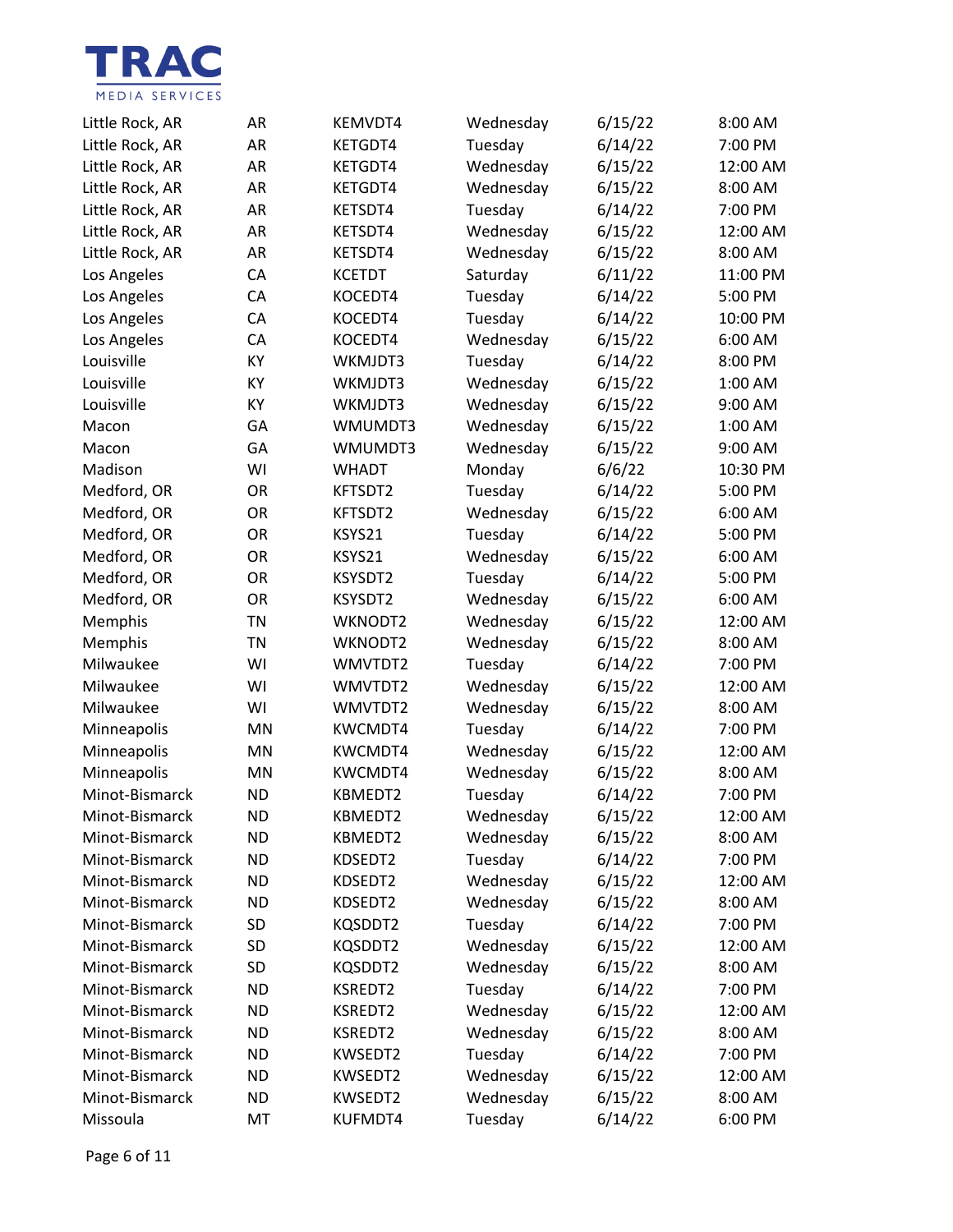

| Missoula           | МT        | KUFMDT4              | Tuesday   | 6/14/22 | 11:00 PM |
|--------------------|-----------|----------------------|-----------|---------|----------|
| Missoula           | MT        | KUFMDT4              | Wednesday | 6/15/22 | 7:00 AM  |
| Missoula           | MT        | KUKLDT4              | Tuesday   | 6/14/22 | 6:00 PM  |
| Missoula           | MT        | KUKLDT4              | Tuesday   | 6/14/22 | 11:00 PM |
| Missoula           | MT        | KUKLDT4              | Wednesday | 6/15/22 | 7:00 AM  |
| Mobile-Pensacola   | <b>AL</b> | WEIQDT4              | Tuesday   | 6/14/22 | 7:00 PM  |
| Mobile-Pensacola   | AL        | WEIQDT4              | Wednesday | 6/15/22 | 12:00 AM |
| Mobile-Pensacola   | <b>AL</b> | WEIQDT4              | Wednesday | 6/15/22 | 8:00 AM  |
| Mobile-Pensacola   | FL        | WSREDT2              | Tuesday   | 6/14/22 | 7:00 PM  |
| Mobile-Pensacola   | FL        | WSREDT2              | Wednesday | 6/15/22 | 12:00 AM |
| Mobile-Pensacola   | FL        | WSREDT2              | Wednesday | 6/15/22 | 8:00 AM  |
| Monroe-El Dorado   | AR        | KETZDT4              | Tuesday   | 6/14/22 | 7:00 PM  |
| Monroe-El Dorado   | <b>AR</b> | KETZDT4              | Wednesday | 6/15/22 | 12:00 AM |
| Monroe-El Dorado   | <b>AR</b> | KETZDT4              | Wednesday | 6/15/22 | 8:00 AM  |
| Monterey-Salinas   | CA        | KQETDT3              | Tuesday   | 6/14/22 | 5:00 PM  |
| Monterey-Salinas   | CA        | KQETDT3              | Wednesday | 6/15/22 | 6:00 AM  |
| Montgomery (Selma) | AL        | WAIQDT4              | Tuesday   | 6/14/22 | 7:00 PM  |
| Montgomery (Selma) | AL        | WAIQDT4              | Wednesday | 6/15/22 | 12:00 AM |
| Montgomery (Selma) | AL        | WAIQDT4              | Wednesday | 6/15/22 | 8:00 AM  |
| Montgomery (Selma) | AL        | WDIQDT4              | Tuesday   | 6/14/22 | 7:00 PM  |
| Montgomery (Selma) | AL        | WDIQDT4              | Wednesday | 6/15/22 | 12:00 AM |
| Montgomery (Selma) | AL        | WDIQDT4              | Wednesday | 6/15/22 | 8:00 AM  |
| Montgomery (Selma) | AL        | WGIQDT4              | Tuesday   | 6/14/22 | 7:00 PM  |
| Montgomery (Selma) | AL        | WGIQDT4              | Wednesday | 6/15/22 | 12:00 AM |
| Montgomery (Selma) | AL        | WGIQDT4              | Wednesday | 6/15/22 | 8:00 AM  |
| Montgomery (Selma) | AL        | WIIQDT4              | Tuesday   | 6/14/22 | 7:00 PM  |
| Montgomery (Selma) | AL        | WIIQDT4              | Wednesday | 6/15/22 | 12:00 AM |
| Montgomery (Selma) | AL        | WIIQDT4              | Wednesday | 6/15/22 | 8:00 AM  |
| Nashville          | <b>TN</b> | WCTEDT2              | Tuesday   | 6/14/22 | 7:00 PM  |
| Nashville          | <b>TN</b> | WCTEDT2              | Wednesday | 6/15/22 | 12:00 AM |
| Nashville          | TN        | WCTEDT2              | Wednesday | 6/15/22 | 8:00 AM  |
| Nashville          | <b>TN</b> | WNPTDT2              | Tuesday   | 6/14/22 | 7:00 PM  |
| Nashville          | ΤN        | WNPTDT2              | Wednesday | 6/15/22 | 12:00 AM |
| Nashville          | TN        | WNPTDT2              | Wednesday | 6/15/22 | 8:00 AM  |
| <b>New Orleans</b> | LA        | WYESDT2              | Tuesday   | 6/14/22 | 7:00 PM  |
| <b>New Orleans</b> | LA        | WYESDT2              | Wednesday | 6/15/22 | 12:00 AM |
| <b>New Orleans</b> | LA        | WYESDT2              | Wednesday | 6/15/22 | 8:00 AM  |
| New York           | <b>NY</b> | WLIWDT3              | Tuesday   | 6/14/22 | 8:00 PM  |
| New York           | <b>NY</b> | WLIWDT3              | Wednesday | 6/15/22 | 1:00 AM  |
| New York           | <b>NY</b> | WLIWDT3              | Wednesday | 6/15/22 | 9:00 AM  |
| New York           | <b>NY</b> | <b>WNET-Thirteen</b> | Monday    | 6/20/22 | 10:00 PM |
| Norfolk            | VA        | WHRODT2              | Tuesday   | 6/14/22 | 8:00 PM  |
| Norfolk            | VA        | WHRODT2              | Wednesday | 6/15/22 | 1:00 AM  |
| Norfolk            | VA        | WHRODT2              | Wednesday | 6/15/22 | 9:00 AM  |
| Oklahoma City      | OK        | KETADT2              | Tuesday   | 6/14/22 | 7:00 PM  |
| Oklahoma City      | OK        | KETADT2              | Wednesday | 6/15/22 | 12:00 AM |
| Oklahoma City      | OK        | KETADT2              | Wednesday | 6/15/22 | 8:00 AM  |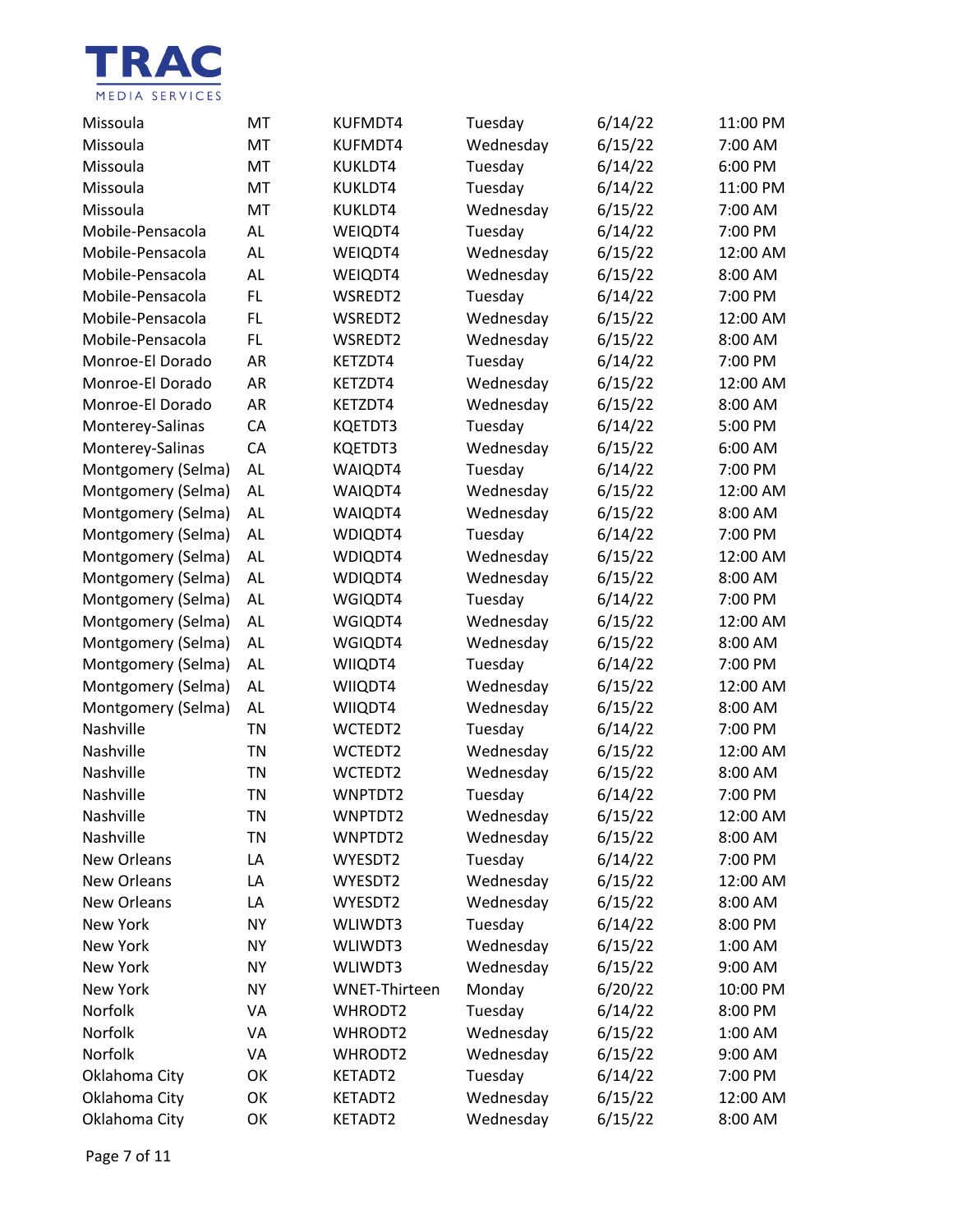

| Omaha               | IA        | <b>KBINDT3</b> | Wednesday | 6/8/22  | 6:00 PM  |
|---------------------|-----------|----------------|-----------|---------|----------|
| Omaha               | IA        | KBINDT3        | Tuesday   | 6/14/22 | 7:00 PM  |
| Omaha               | IA        | KBINDT3        | Wednesday | 6/15/22 | 12:00 AM |
| Omaha               | IA        | KBINDT3        | Wednesday | 6/15/22 | 8:00 AM  |
| Omaha               | IA        | KHINDT3        | Wednesday | 6/8/22  | 6:00 PM  |
| Omaha               | IA        | KHINDT3        | Tuesday   | 6/14/22 | 7:00 PM  |
| Omaha               | IA        | KHINDT3        | Wednesday | 6/15/22 | 12:00 AM |
| Omaha               | IA        | KHINDT3        | Wednesday | 6/15/22 | 8:00 AM  |
| Omaha               | <b>NE</b> | KYNEDT2        | Tuesday   | 6/14/22 | 7:00 PM  |
| Omaha               | <b>NE</b> | KYNEDT2        | Wednesday | 6/15/22 | 12:00 AM |
| Omaha               | <b>NE</b> | KYNEDT2        | Wednesday | 6/15/22 | 8:00 AM  |
| Paducah-Cape Girard | IL        | WSIUDT2        | Tuesday   | 6/14/22 | 7:00 PM  |
| Paducah-Cape Girard | IL        | WSIUDT2        | Wednesday | 6/15/22 | 12:00 AM |
| Paducah-Cape Girard | IL        | WSIUDT2        | Wednesday | 6/15/22 | 8:00 AM  |
| Peoria-Bloomington  | IL        | WTVPDT3        | Tuesday   | 6/14/22 | 7:00 PM  |
| Peoria-Bloomington  | IL        | WTVPDT3        | Wednesday | 6/15/22 | 12:00 AM |
| Philadelphia        | PA        | WPPTDT2        | Tuesday   | 6/14/22 | 8:00 PM  |
| Philadelphia        | PA        | WPPTDT2        | Wednesday | 6/15/22 | 1:00 AM  |
| Philadelphia        | PA        | WPPTDT2        | Wednesday | 6/15/22 | 9:00 AM  |
| Phoenix             | AZ        | KAETDT3        | Wednesday | 6/15/22 | 1:00 AM  |
| Phoenix             | AZ        | KAETDT3        | Wednesday | 6/15/22 | 9:00 AM  |
| Pittsburgh          | PA        | WQEDDT3        | Tuesday   | 6/14/22 | 8:00 PM  |
| Pittsburgh          | PA        | WQEDDT3        | Wednesday | 6/15/22 | 1:00 AM  |
| Pittsburgh          | PA        | WQEDDT3        | Wednesday | 6/15/22 | 9:00 AM  |
| Portland-Auburn     | <b>ME</b> | WCBBDT3        | Tuesday   | 6/14/22 | 8:00 PM  |
| Portland-Auburn     | ME        | WCBBDT3        | Wednesday | 6/15/22 | 1:00 AM  |
| Portland-Auburn     | <b>ME</b> | WCBBDT3        | Wednesday | 6/15/22 | 9:00 AM  |
| Portland-Auburn     | <b>ME</b> | WMEADT3        | Tuesday   | 6/14/22 | 8:00 PM  |
| Portland-Auburn     | ME        | WMEADT3        | Wednesday | 6/15/22 | 1:00 AM  |
| Portland-Auburn     | <b>ME</b> | WMEADT3        | Wednesday | 6/15/22 | 9:00 AM  |
| Quincy-Hannibal     | IL        | WMECDT2        | Tuesday   | 6/14/22 | 7:00 PM  |
| Quincy-Hannibal     | IL        | WMECDT2        | Wednesday | 6/15/22 | 12:00 AM |
| Quincy-Hannibal     | IL        | WMECDT2        | Wednesday | 6/15/22 | 8:00 AM  |
| Quincy-Hannibal     | IL        | WQECDT2        | Tuesday   | 6/14/22 | 7:00 PM  |
| Quincy-Hannibal     | IL        | WQECDT2        | Wednesday | 6/15/22 | 12:00 AM |
| Quincy-Hannibal     | IL        | WQECDT2        | Wednesday | 6/15/22 | 8:00 AM  |
| Rapid City          | SD        | KBHEDT2        | Tuesday   | 6/14/22 | 6:00 PM  |
| Rapid City          | SD        | KBHEDT2        | Tuesday   | 6/14/22 | 11:00 PM |
| Rapid City          | SD        | KBHEDT2        | Wednesday | 6/15/22 | 7:00 AM  |
| Rapid City          | SD        | KPSDDT2        | Tuesday   | 6/14/22 | 7:00 PM  |
| Rapid City          | SD        | KPSDDT2        | Wednesday | 6/15/22 | 12:00 AM |
| Rapid City          | SD        | KPSDDT2        | Wednesday | 6/15/22 | 8:00 AM  |
| Rapid City          | SD        | KZSDDT2        | Tuesday   | 6/14/22 | 7:00 PM  |
| Rapid City          | SD        | KZSDDT2        | Wednesday | 6/15/22 | 12:00 AM |
| Rapid City          | SD        | KZSDDT2        | Wednesday | 6/15/22 | 8:00 AM  |
| Richmond-PtrBg      | VA        | WCVEDT3        | Tuesday   | 6/14/22 | 8:00 PM  |
| Richmond-PtrBg      | VA        | WCVEDT3        | Wednesday | 6/15/22 | 1:00 AM  |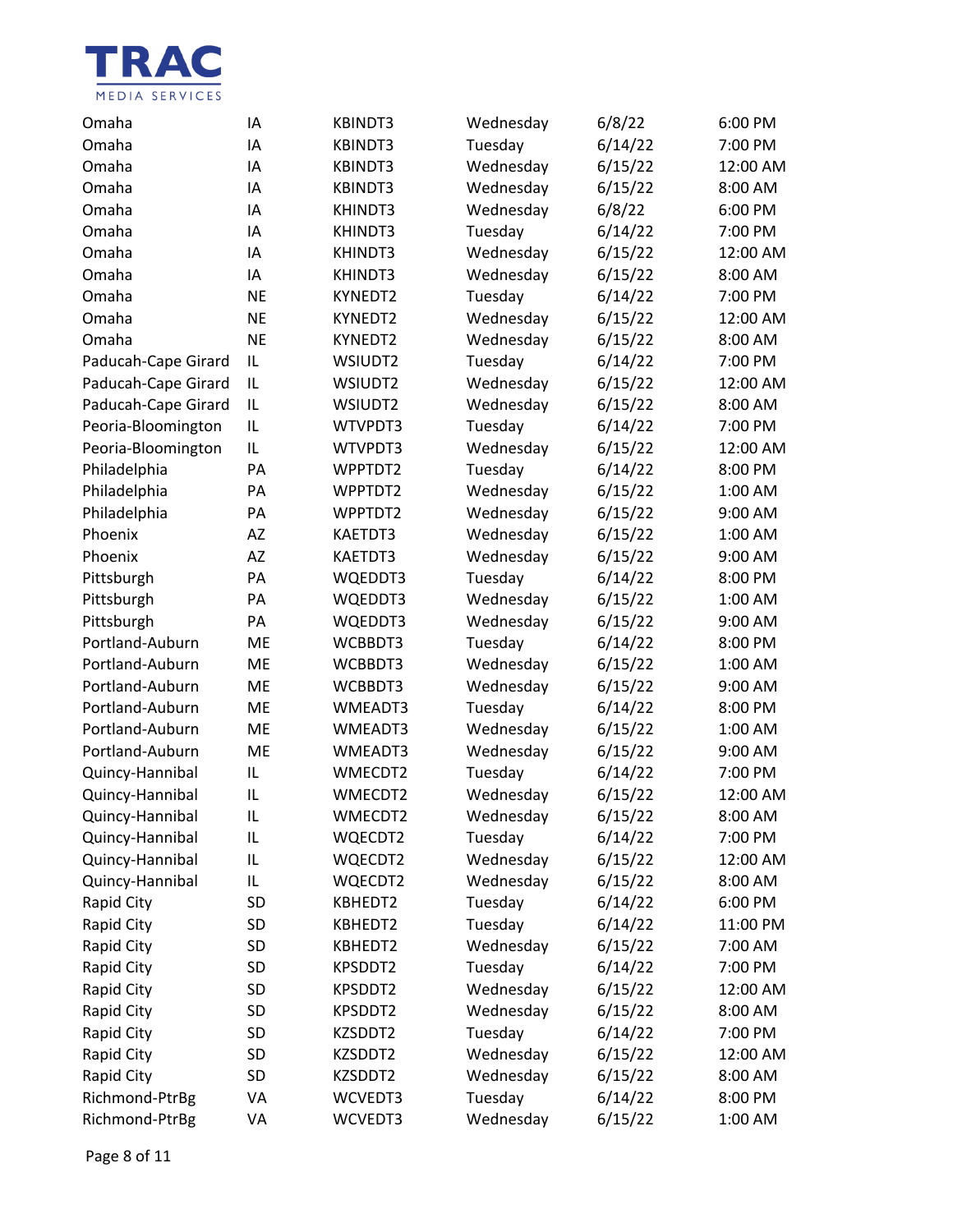

| Richmond-PtrBg    | VA        | WCVEDT3          | Wednesday | 6/15/22 | 9:00 AM  |
|-------------------|-----------|------------------|-----------|---------|----------|
| Roanoke-Lynchburg | VA        | WBRADT2          | Wednesday | 6/15/22 | 1:00 AM  |
| Roanoke-Lynchburg | VA        | WBRADT2          | Wednesday | 6/15/22 | 9:00 AM  |
| Rochester, MN     | IA        | <b>KYINDT3</b>   | Wednesday | 6/8/22  | 6:00 PM  |
| Rochester, MN     | IA        | <b>KYINDT3</b>   | Tuesday   | 6/14/22 | 7:00 PM  |
| Rochester, MN     | IA        | <b>KYINDT3</b>   | Wednesday | 6/15/22 | 12:00 AM |
| Rochester, MN     | IA        | <b>KYINDT3</b>   | Wednesday | 6/15/22 | 8:00 AM  |
| Rochester, NY     | <b>NY</b> | WXXIDT2          | Tuesday   | 6/14/22 | 8:00 PM  |
| Rochester, NY     | <b>NY</b> | WXXIDT2          | Wednesday | 6/15/22 | 1:00 AM  |
| Rochester, NY     | <b>NY</b> | WXXIDT2          | Wednesday | 6/15/22 | 9:00 AM  |
| Sacramento        | CA        | KVIEDT3          | Tuesday   | 6/14/22 | 5:00 PM  |
| Sacramento        | CA        | KVIEDT3          | Tuesday   | 6/14/22 | 10:00 PM |
| Sacramento        | CA        | KVIEDT3          | Wednesday | 6/15/22 | 6:00 AM  |
| Salt Lake City    | UT        | KUEDDT2          | Tuesday   | 6/14/22 | 6:00 PM  |
| Salt Lake City    | UT        | KUEDDT2          | Tuesday   | 6/14/22 | 11:00 PM |
| Salt Lake City    | UT        | KUEDDT2          | Wednesday | 6/15/22 | 7:00 AM  |
| Salt Lake City    | UT        | KUESDT2          | Tuesday   | 6/14/22 | 6:00 PM  |
| Salt Lake City    | UT        | KUESDT2          | Tuesday   | 6/14/22 | 11:00 PM |
| Salt Lake City    | UT        | KUESDT2          | Wednesday | 6/15/22 | 7:00 AM  |
| San Antonio       | <b>TX</b> | <b>KLRNDT2</b>   | Wednesday | 6/15/22 | 12:00 AM |
| San Antonio       | TX        | <b>KLRNDT2</b>   | Wednesday | 6/15/22 | 8:00 AM  |
| San Antonio       | <b>TX</b> | <b>KLRN HDTV</b> | Tuesday   | 6/28/22 | 10:00 PM |
| San Diego         | CA        | KPBSDT2          | Wednesday | 6/15/22 | 6:00 AM  |
| San Francisco     | CA        | KQEDDT3          | Tuesday   | 6/14/22 | 5:00 PM  |
| San Francisco     | CA        | KQEDDT3          | Wednesday | 6/15/22 | 6:00 AM  |
| San Francisco     | CA        | KQEHDT3          | Tuesday   | 6/14/22 | 5:00 PM  |
| San Francisco     | CA        | KQEHDT3          | Wednesday | 6/15/22 | 6:00 AM  |
| San Francisco     | CA        | <b>KQEHDT5</b>   | Tuesday   | 6/14/22 | 5:00 PM  |
| San Francisco     | CA        | <b>KQEHDT5</b>   | Wednesday | 6/15/22 | 6:00 AM  |
| Savannah          | GA        | WVANDT3          | Wednesday | 6/15/22 | 1:00 AM  |
| Savannah          | GA        | WVANDT3          | Wednesday | 6/15/22 | 9:00 AM  |
| Seattle           | <b>WA</b> | KCTSDT4          | Tuesday   | 6/14/22 | 5:00 PM  |
| Seattle           | WA        | KCTSDT4          | Tuesday   | 6/14/22 | 10:00 PM |
| Seattle           | <b>WA</b> | KCTSDT4          | Wednesday | 6/15/22 | 6:00 AM  |
| Sioux City        | ΙA        | <b>KSINDT3</b>   | Wednesday | 6/8/22  | 6:00 PM  |
| <b>Sioux City</b> | IA        | <b>KSINDT3</b>   | Tuesday   | 6/14/22 | 7:00 PM  |
| Sioux City        | IA        | <b>KSINDT3</b>   | Wednesday | 6/15/22 | 12:00 AM |
| Sioux City        | ΙA        | <b>KSINDT3</b>   | Wednesday | 6/15/22 | 8:00 AM  |
| Sioux City        | <b>NE</b> | KXNEDT2          | Tuesday   | 6/14/22 | 7:00 PM  |
| Sioux City        | <b>NE</b> | KXNEDT2          | Wednesday | 6/15/22 | 12:00 AM |
| Sioux City        | <b>NE</b> | <b>KXNEDT2</b>   | Wednesday | 6/15/22 | 8:00 AM  |
| Sioux Falls, SD   | SD        | KUSDDT2          | Tuesday   | 6/14/22 | 7:00 PM  |
| Sioux Falls, SD   | SD        | KUSDDT2          | Wednesday | 6/15/22 | 12:00 AM |
| Sioux Falls, SD   | SD        | KUSDDT2          | Wednesday | 6/15/22 | 8:00 AM  |
| Sioux Falls, SD   | SD        | KCSDDT2          | Tuesday   | 6/14/22 | 7:00 PM  |
| Sioux Falls, SD   | SD        | KCSDDT2          | Wednesday | 6/15/22 | 12:00 AM |
| Sioux Falls, SD   | SD        | KCSDDT2          | Wednesday | 6/15/22 | 8:00 AM  |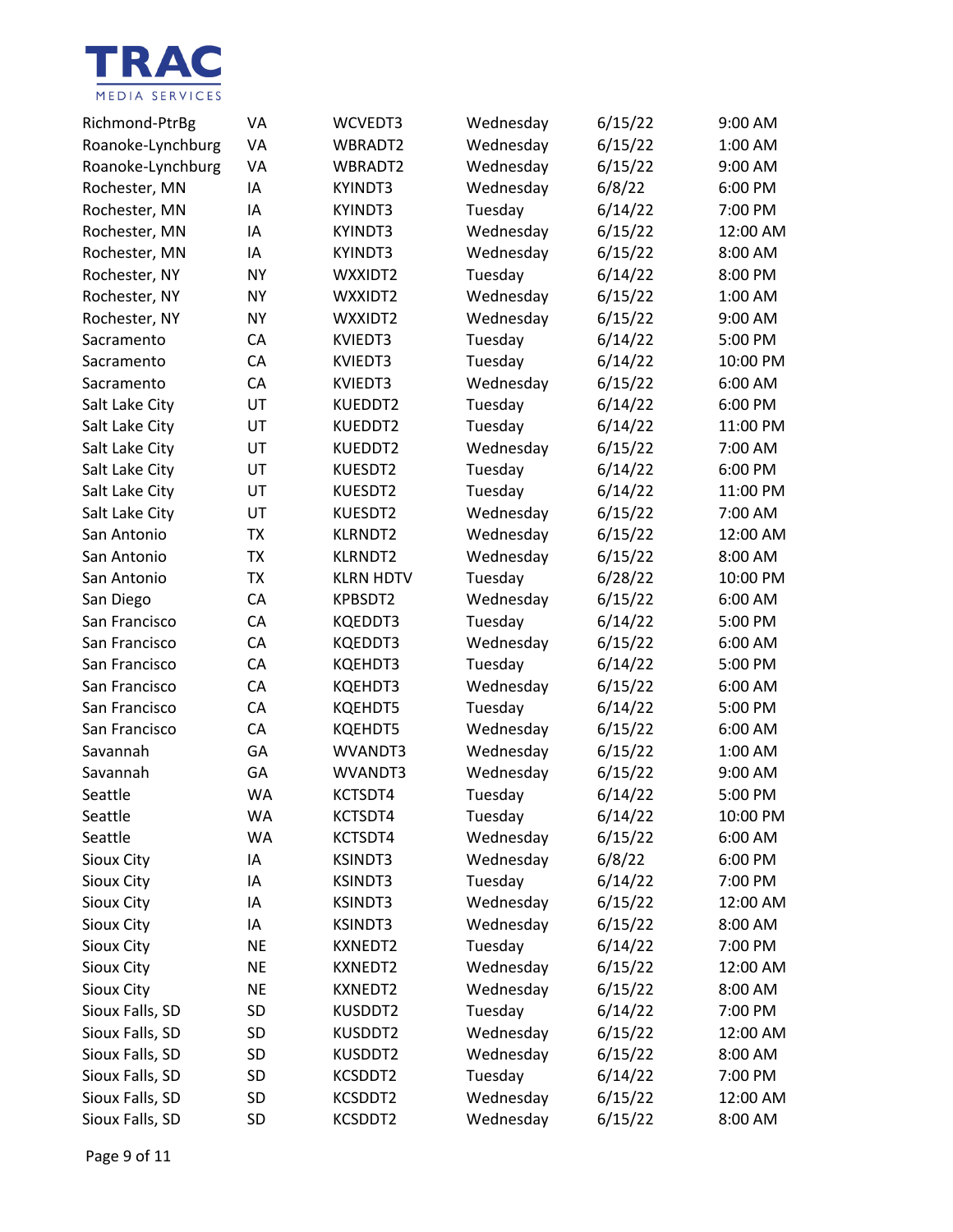

| Sioux Falls, SD     | <b>SD</b> | KDSDDT2        | Tuesday   | 6/14/22 | 7:00 PM  |
|---------------------|-----------|----------------|-----------|---------|----------|
| Sioux Falls, SD     | <b>SD</b> | KDSDDT2        | Wednesday | 6/15/22 | 12:00 AM |
| Sioux Falls, SD     | <b>SD</b> | KDSDDT2        | Wednesday | 6/15/22 | 8:00 AM  |
| Sioux Falls, SD     | <b>SD</b> | KESDDT2        | Tuesday   | 6/14/22 | 7:00 PM  |
| Sioux Falls, SD     | <b>SD</b> | KESDDT2        | Wednesday | 6/15/22 | 12:00 AM |
| Sioux Falls, SD     | <b>SD</b> | KESDDT2        | Wednesday | 6/15/22 | 8:00 AM  |
| Sioux Falls, SD     | <b>NE</b> | <b>KRNEDT2</b> | Tuesday   | 6/14/22 | 6:00 PM  |
| Sioux Falls, SD     | <b>NE</b> | KRNEDT2        | Tuesday   | 6/14/22 | 11:00 PM |
| Sioux Falls, SD     | <b>NE</b> | <b>KRNEDT2</b> | Wednesday | 6/15/22 | 7:00 AM  |
| Sioux Falls, SD     | MN        | KSMNDT4        | Tuesday   | 6/14/22 | 7:00 PM  |
| Sioux Falls, SD     | MN        | KSMNDT4        | Wednesday | 6/15/22 | 12:00 AM |
| Sioux Falls, SD     | <b>MN</b> | KSMNDT4        | Wednesday | 6/15/22 | 8:00 AM  |
| Sioux Falls, SD     | <b>SD</b> | KTSDDT2        | Tuesday   | 6/14/22 | 7:00 PM  |
| Sioux Falls, SD     | <b>SD</b> | KTSDDT2        | Wednesday | 6/15/22 | 12:00 AM |
| Sioux Falls, SD     | <b>SD</b> | KTSDDT2        | Wednesday | 6/15/22 | 8:00 AM  |
| Spokane             | ID        | KCDTDT4        | Tuesday   | 6/14/22 | 6:00 PM  |
| Spokane             | ID        | KCDTDT4        | Tuesday   | 6/14/22 | 11:00 PM |
| Spokane             | ID        | KCDTDT4        | Wednesday | 6/15/22 | 7:00 AM  |
| Spokane             | WA        | KSPSDT2        | Tuesday   | 6/14/22 | 5:00 PM  |
| Spokane             | <b>WA</b> | KSPSDT2        | Tuesday   | 6/14/22 | 10:00 PM |
| Spokane             | <b>WA</b> | KSPSDT2        | Wednesday | 6/15/22 | 6:00 AM  |
| Spokane             | ID        | KUIDDT4        | Tuesday   | 6/14/22 | 6:00 PM  |
| Spokane             | ID        | KUIDDT4        | Tuesday   | 6/14/22 | 11:00 PM |
| Spokane             | ID        | KUIDDT4        | Wednesday | 6/15/22 | 7:00 AM  |
| Springfield-Holyoke | MA        | WGBYDT2        | Tuesday   | 6/14/22 | 8:00 PM  |
| Springfield-Holyoke | MA        | WGBYDT2        | Wednesday | 6/15/22 | 1:00 AM  |
| Springfield-Holyoke | MA        | WGBYDT2        | Wednesday | 6/15/22 | 9:00 AM  |
| Springfield, MO     | <b>MO</b> | KOZKDT4        | Tuesday   | 6/14/22 | 7:00 PM  |
| Springfield, MO     | <b>MO</b> | KOZKDT4        | Wednesday | 6/15/22 | 12:00 AM |
| Springfield, MO     | <b>MO</b> | KOZKDT4        | Wednesday | 6/15/22 | 8:00 AM  |
| St. Louis           | <b>MO</b> | KETCDT3        | Tuesday   | 6/14/22 | 7:00 PM  |
| St. Louis           | <b>MO</b> | KETCDT3        | Wednesday | 6/15/22 | 12:00 AM |
| St. Louis           | MO        | KETCDT3        | Wednesday | 6/15/22 | 8:00 AM  |
| Tampa               | FL        | WEDUDT2        | Tuesday   | 6/14/22 | 8:00 PM  |
| Tampa               | FL        | WEDUDT2        | Wednesday | 6/15/22 | 1:00 AM  |
| Tampa               | FL        | WEDUDT2        | Wednesday | 6/15/22 | 9:00 AM  |
| <b>Terre Haute</b>  | IL        | WUSIDT2        | Tuesday   | 6/14/22 | 7:00 PM  |
| <b>Terre Haute</b>  | IL        | WUSIDT2        | Wednesday | 6/15/22 | 12:00 AM |
| <b>Terre Haute</b>  | IL        | WUSIDT2        | Wednesday | 6/15/22 | 8:00 AM  |
| Topeka              | KS        | KTWUDT2        | Tuesday   | 6/14/22 | 7:00 PM  |
| Topeka              | ΚS        | KTWUDT2        | Wednesday | 6/15/22 | 12:00 AM |
| Topeka              | KS        | KTWUDT2        | Wednesday | 6/15/22 | 8:00 AM  |
| Tulsa               | OK        | KOEDDT2        | Tuesday   | 6/14/22 | 7:00 PM  |
| Tulsa               | OK        | KOEDDT2        | Wednesday | 6/15/22 | 12:00 AM |
| Tulsa               | OK        | KOEDDT2        | Wednesday | 6/15/22 | 8:00 AM  |
| <b>Twin Falls</b>   | ID        | KIPTDT4        | Tuesday   | 6/14/22 | 6:00 PM  |
| <b>Twin Falls</b>   | ID        | KIPTDT4        | Tuesday   | 6/14/22 | 11:00 PM |

Page 10 of 11